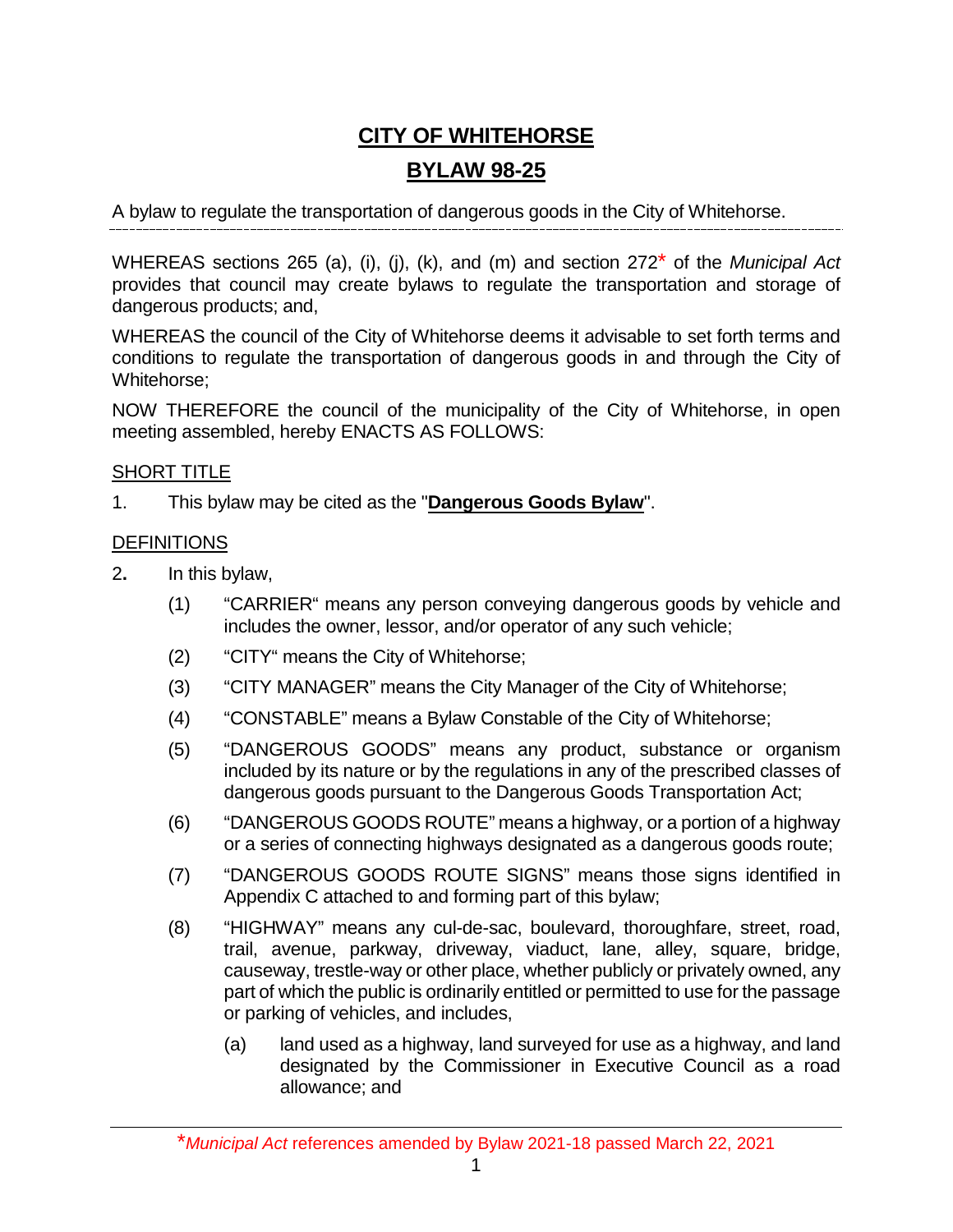- (b) a bridge or other public improvement incidental to a highway; and
- (c) an ice road.
- (9) "LOCAL DEPOT" means a place normally utilized for the normal activities of a carrier;
- (10) "SAFETY MARK" includes any design, symbol, device, sign, label, placard, letter, word, or abbreviation, or any combination thereof, that is prescribed for display on dangerous goods or containers, packaging or vehicles used in the transportation of dangerous goods pursuant to the Dangerous Goods Transportation Act;
- (11) "SHIPPING DOCUMENT" means any document that accompanies dangerous goods being transported and that describes or contains information relating to the dangerous goods, and includes a bill of lading, cargo manifest, shipping order and way-bill pursuant to the Dangerous Goods Transportation Act;
- (12) "VEHICLE" means a device in, upon or by which a person or thing may be transported or drawn upon a highway;
- 3. No carrier shall transport in or on any vehicle within the corporate limits of the City of Whitehorse, any dangerous goods for which safety marks are required under the Dangerous Goods Transportation Act, other than on an approved Dangerous Goods Route as listed in Appendix "A", attached to and forming part of this Bylaw, unless the said carrier is:
	- (1) obtaining dangerous goods from or delivering dangerous goods to a location by the most direct route, other than on the Miles Canyon Road from the Alaska Highway to the float plane base as described in Appendix B, or,
	- (2) proceeding to or from a local depot by the most direct route, other than on the Miles Canyon Road from the Alaska Highway to the float plane base as described in Appendix B.
- 4. No carrier transporting dangerous goods for which safety marks are required under the Dangerous Goods Transportation Act shall stop within the City of Whitehorse except:
	- (1) along the designated Dangerous Goods Routes (Highways #1 and #2); or
	- (2) at a local depot; or
	- (3) to load or unload; or
	- (4) in compliance with a Constable or a traffic control device; or
	- (5) to refuel or repair the vehicle. If repairs are required, the carrier must inform the Fire Department of:
		- (a) the location of the vehicle;
		- (b) the type of dangerous goods being hauled; and
		- (c) the length of time required to make the necessary repairs.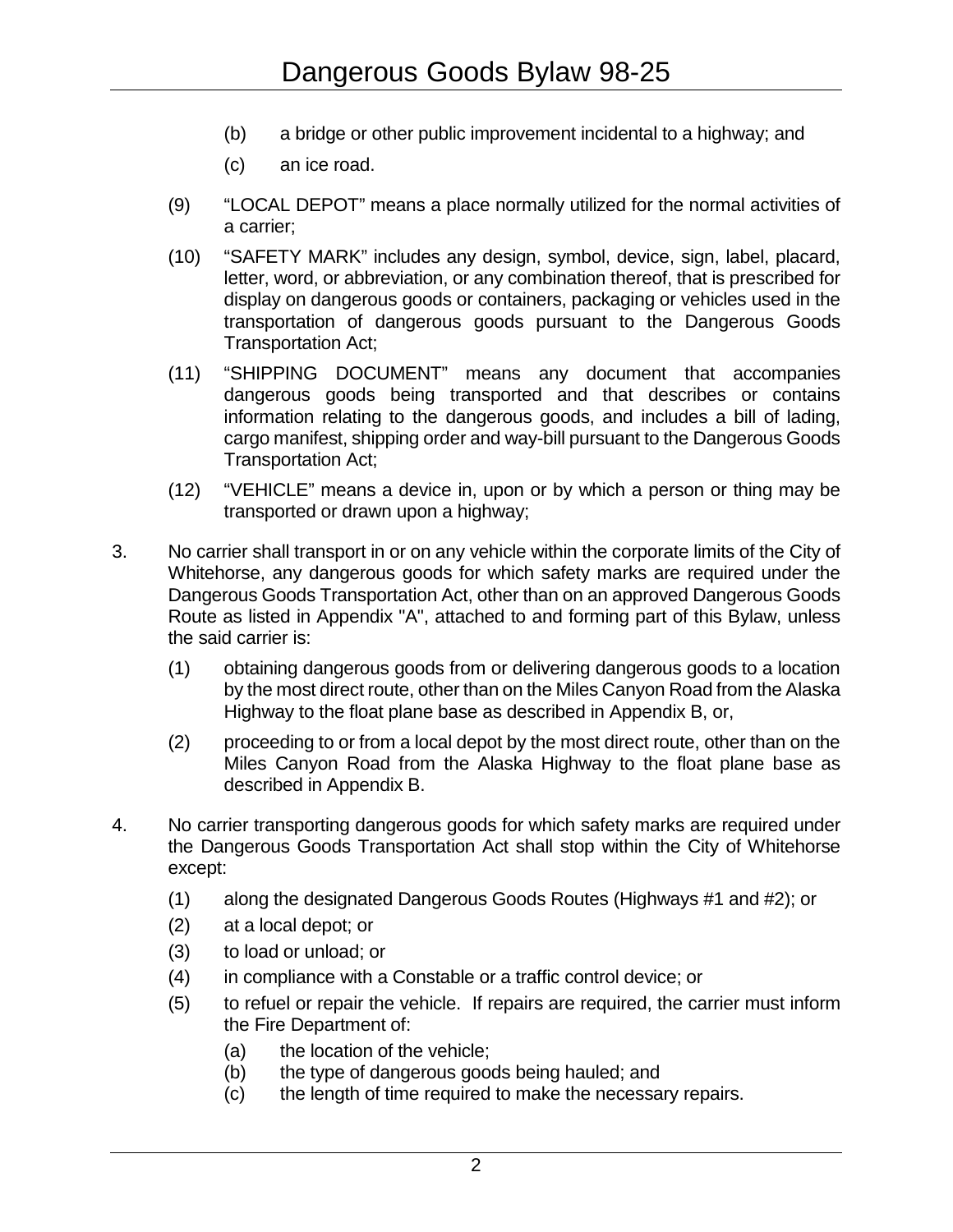5. The City Manager or his/her designate may determine the location of road signage as per Appendix C, in accordance with sections 3 and 4 of this bylaw.

### **EXEMPTIONS**

6. Portable fuel tanks under 600 litres are exempt from this Bylaw.

### GENERAL PROVISIONS

- 7. (1) A carrier shall, when requested by a Constable, produce for such Constable's review, any shipping documents, or any other document showing the origin and destination of the trip and description of the load.
	- (2) Particulars obtained by a Constable under this section and submitted as evidence in Court shall be prima facie proof of the particulars thereon submitted in evidence without proof of the signature or official capacity of the person signing the document.

#### SUMMARY CONVICTIONS

- 8. (1) Any carrier that violates sections 3 or 4 of this bylaw commits an offence and is liable on conviction to a fine of \$ 500.00.
	- (2) A notice or form commonly called a Summary Conviction Ticket issued in accordance with the Yukon Summary Convictions Act may be issued by a Constable to any carrier alleged to have breached any provision of sections 3 and 4 of this bylaw, and the said notice requires the payment in an amount of \$500.00.
	- (3) A Summary Conviction Ticket shall be deemed to be sufficiently served:
		- (a) if served on the carrier;
		- (b) if mailed to the address of the registered owner of the vehicle concerned or to the carrier concerned; or
		- (c) if attached to or left upon the vehicle used by the carrier.

#### REPEAL OF EXISTING LEGISLATION

9. Bylaw 91-61, including all amendments thereto, is hereby repealed.

### COMING INTO FORCE

10. This bylaw shall come into full force and effect upon the final passing thereof.

| <b>FIRST and SECOND READING:</b>   | June 22, 1998 |
|------------------------------------|---------------|
| <b>THIRD READING and ADOPTION:</b> | July 13, 1998 |

*ORIGINAL BYLAW SIGNED BY:*

Mayor: "*Kathy Watson*" City Clerk: "*Pat Burke*"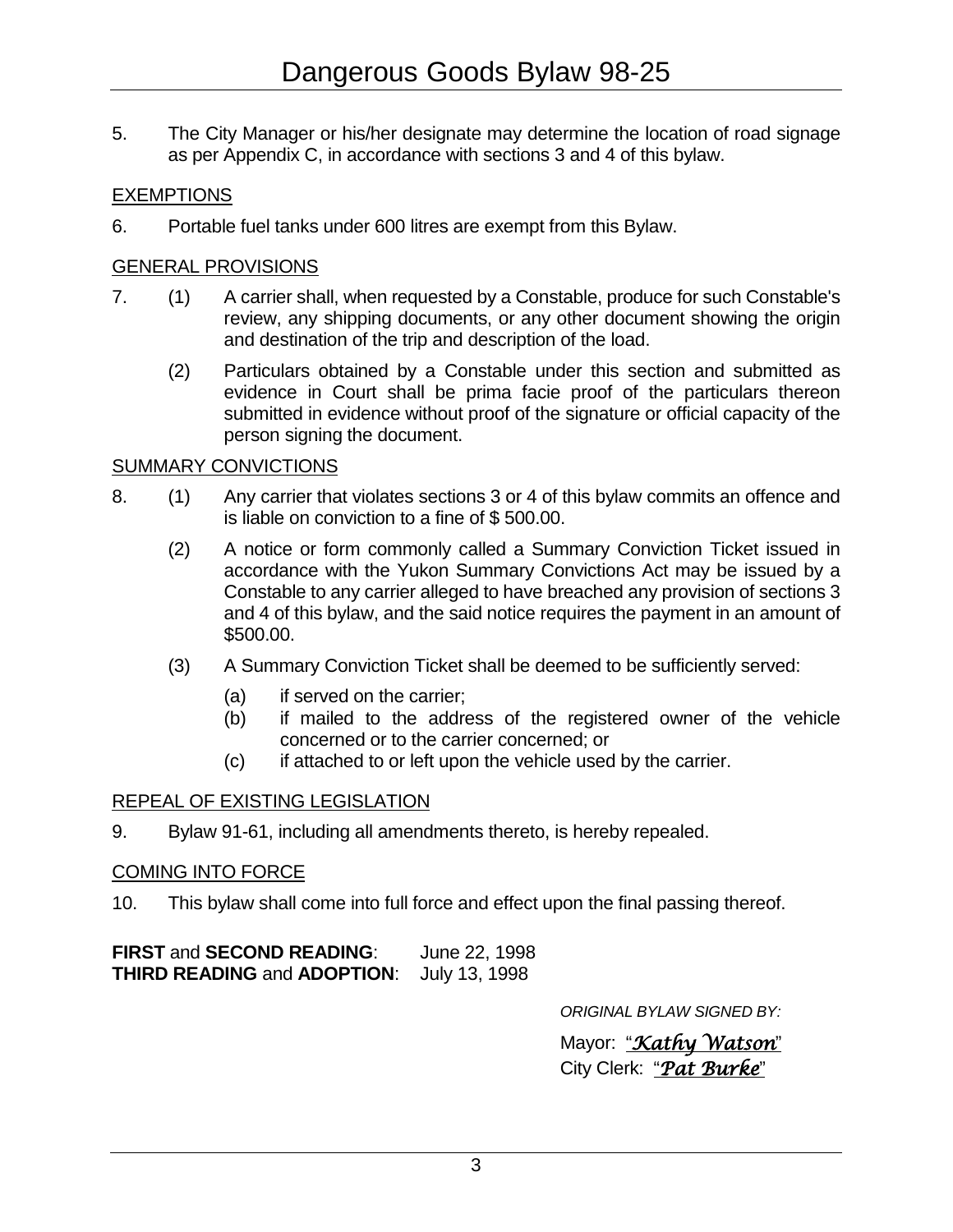# **APPENDIX A**

That portion of Highway #1 (the Alaska Highway) located within the City boundaries; and

That portion of Highway #2 (the Klondike Highway) located within the City boundaries.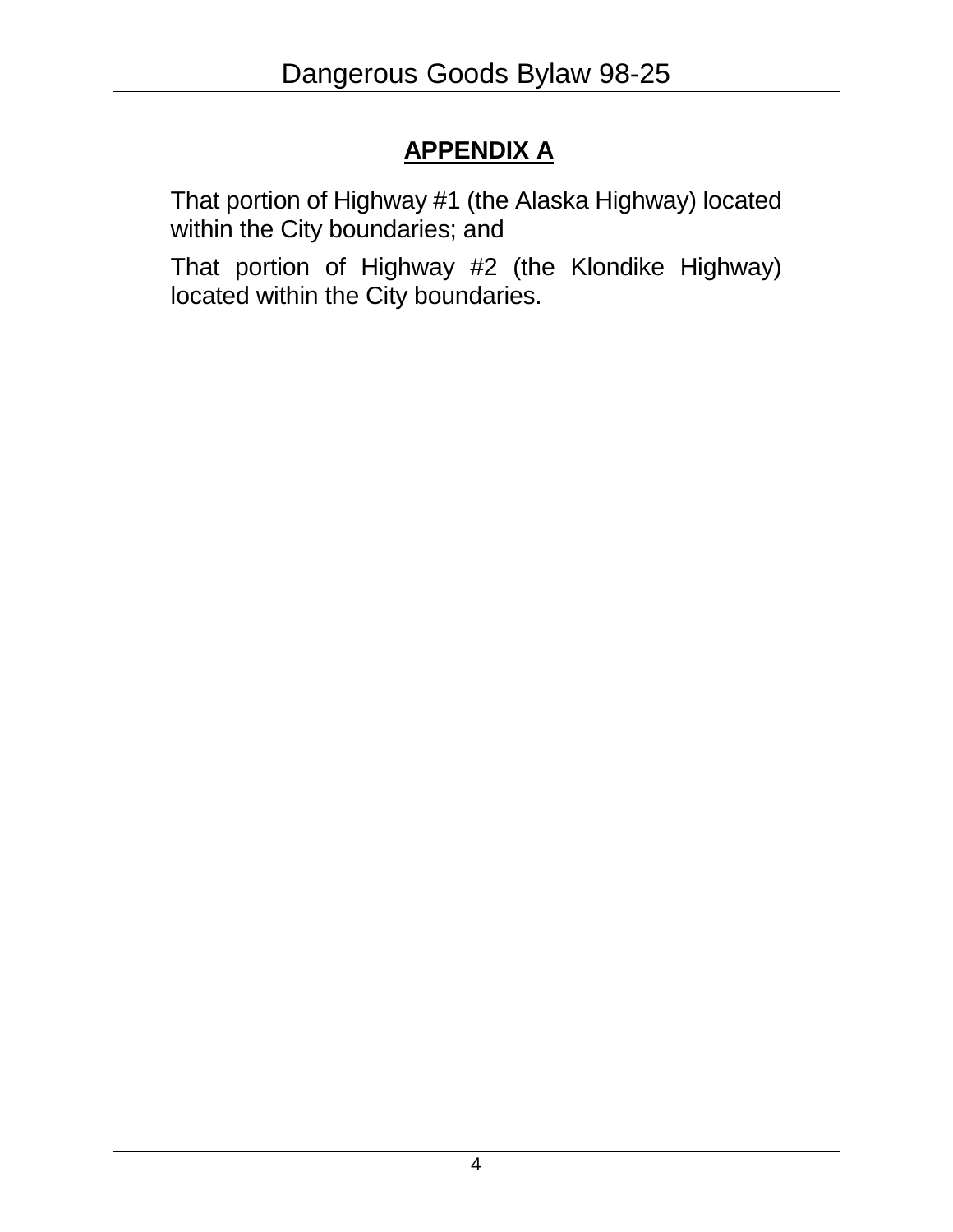## **APPENDIX B**

The following map indicates the portion of Miles Canyon Road that is prohibited from transporting dangerous goods.